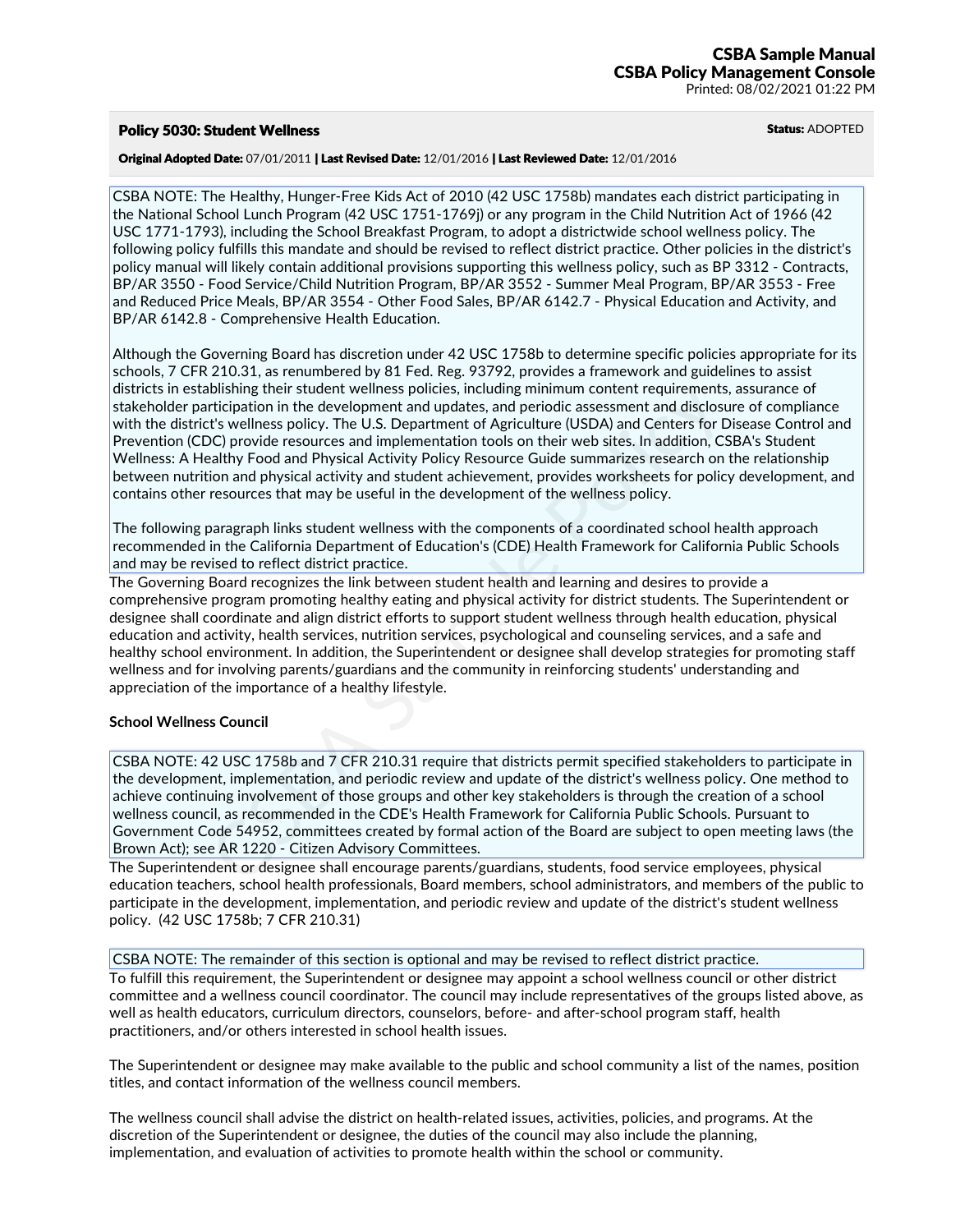### **Goals for Nutrition, Physical Activity, and Other Wellness Activities**

CSBA NOTE: 42 USC 1758b and 7 CFR 210.31 mandate that the district's wellness policy include goals for the activities specified below.

The Board shall adopt specific goals for nutrition promotion and education, physical activity, and other school-based activities that promote student wellness. In developing such goals, the Board shall review and consider evidence<br>based strategies and techniques. (42 USC 1758b; 7 CFR 210.31)

CSBA NOTE: The remainder of this section provides policy language to address this mandated topic and should be revised to reflect district practice.

The district's nutrition education and physical education programs shall be based on research, shall be consistent with the expectations established in the state's curriculum frameworks and content standards, and shall be designed to build the skills and knowledge that all students need to maintain a healthy lifestyle.

The nutrition education program shall include, but is not limited to, information about the benefits of healthy eating for learning, disease prevention, weight management, and oral health. Nutrition education shall be provided as part of the health education program and, as appropriate, shall be integrated into other academic subjects in the regular educational program, before- and after-school programs, summer learning programs, and school garden programs.

All students shall be provided opportunities to be physically active on a regular basis. Opportunities for moderate to vigorous physical activity shall be provided through physical education and recess and may also be provided through school athletic programs, extracurricular programs, before- and after-school programs, summer learning programs, programs encouraging students to walk or bicycle to and from school, in-class physical activity breaks, and other structured and unstructured activities. ducation program shall include, but is not limited to, information about the beneficase prevention, weight management, and oral health. Nutrition education shall be integrated into other academic subgram, before- and after

The Board may enter into a joint use agreement or memorandum of understanding to make district facilities or grounds available for recreational or sports activities outside the school day and/or to use community facilities to expand students' access to opportunity for physical activity.

Professional development may be regularly offered to the nutrition program director, managers, and staff, as well as health education teachers, physical education teachers, coaches, activity supervisors, and other staff as appropriate to enhance their knowledge and skills related to student health and wellness.

In order to ensure that students have access to comprehensive health services, the district may provide access to health services at or near district schools and/or may provide referrals to community resources.

The Board recognizes that a safe, positive school environment is also conducive to students' physical and mental health and thus prohibits bullying and harassment of all students, including bullying on the basis of weight or health condition.

The Superintendent or designee shall encourage staff to serve as positive role models for healthy eating and physical fitness. He/she shall promote work-site wellness programs and may provide opportunities for regular physical activity among employees.

#### **Nutrition Guidelines for All Foods Available at School**

CSBA NOTE: 42 USC 1758b mandates that the district's wellness policy include nutrition guidelines that are consistent with federal nutrition standards, as specified below. Also see AR 3550 - Food Service/Child Nutrition Program.

For all foods and beverages available on each campus during the school day, the district shall adopt nutrition guidelines which are consistent with 42 USC 1758, 1766, 1773, and 1779 and federal regulations and which support the objectives of promoting student health and reducing childhood obesity. (42 USC 1758b)

CSBA NOTE: The remainder of this section provides policy language to address this mandated topic and should be revised to reflect district practice.

In order to maximize the district's ability to provide nutritious meals and snacks, all district schools shall participate in available federal school nutrition programs, including the National School Lunch and School Breakfast Programs and after-school snack programs, to the extent possible. When approved by the California Department of Education, the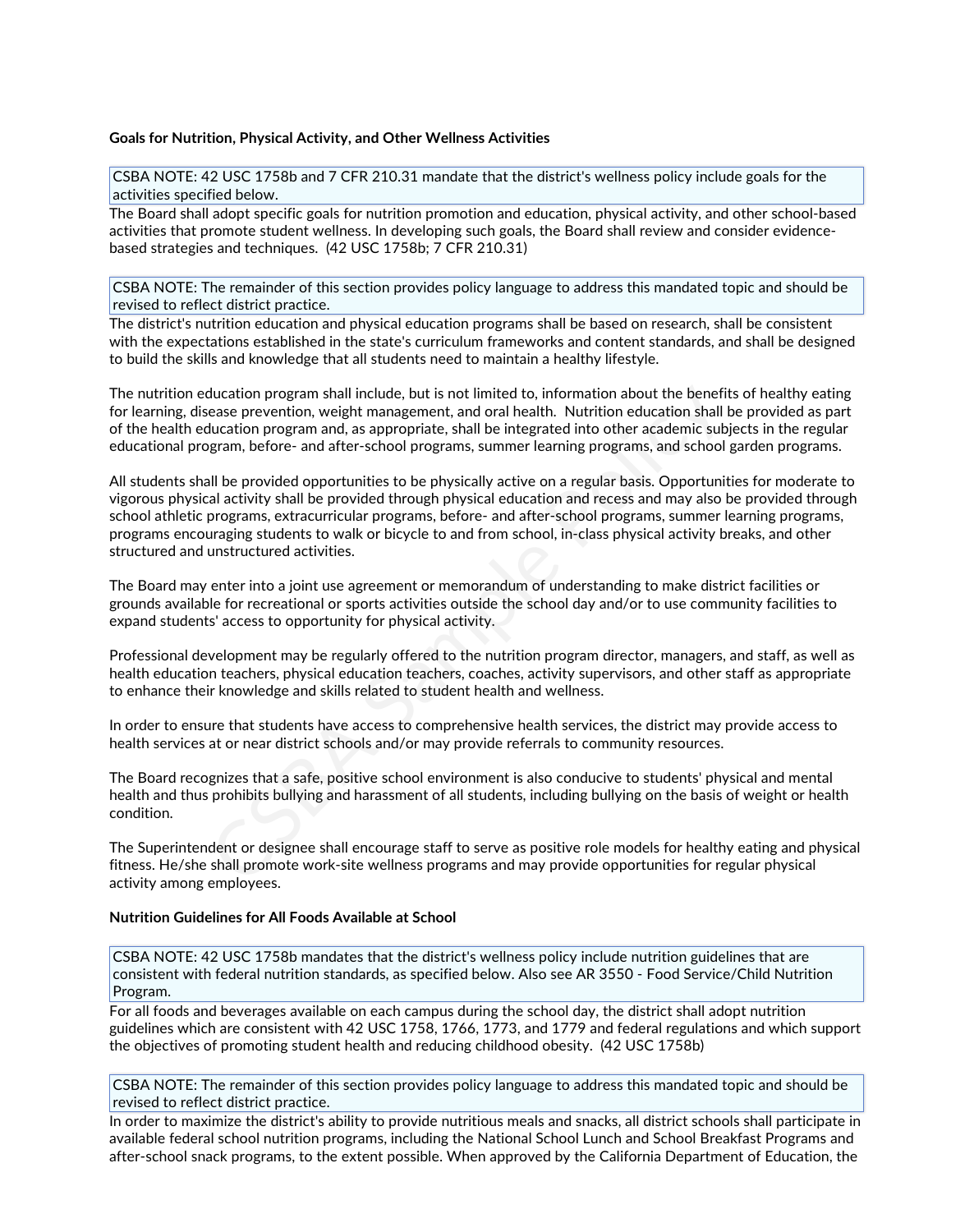district may sponsor a summer meal program.

CSBA NOTE: Pursuant to 42 USC 1758, schools participating in the National School Lunch Program are required to make free drinking water available for consumption at locations where meals are served during meal service. In addition, Education Code 38086 requires all California schools to make free drinking water available during school meal times, unless the Board adopts a resolution demonstrating that the district is unable to comply due to fiscal constraints or health or safety concerns. See AR 3550 - Food Service/Child Nutrition Program for policy language related to these requirements. Also see CSBA's policy brief Increasing Access to Drinking Water in Schools for further information and sample strategies for providing water and encouraging consumption. Information on potential funding sources to comply with the potable water requirement is available on the CDE web site. The Superintendent or designee shall provide access to free, potable water in the food service area during meal times in accordance with Education Code 38086 and 42 USC 1758, and shall encourage students' consumption of water by educating them about the health benefits of water and by serving water in an appealing manner.

CSBA NOTE: Pursuant to 7 CFR 210.31, districts are mandated to include, within the wellness policy, standards for all foods and beverages which are made available to students outside the district's food services program (e.g., sales through vending machines, student stores, and fundraisers). Nutrition standards and other requirements pertaining to such food sales are addressed in AR 3554 - Other Food Sales.

The Board believes that all foods and beverages sold to students at district schools, including those available outside the district's reimbursable food services program, should support the health curriculum and promote optimal health. Nutrition standards adopted by the district for foods and beverages provided through student stores, vending machines, or other venues shall meet or exceed state and federal nutrition standards.

The Superintendent or designee shall encourage school organizations to use healthy food items or non-food items for fundraising purposes.

He/she also shall encourage school staff to avoid the use of non-nutritious foods as a reward for students' academic performance, accomplishments, or classroom behavior.

School staff shall encourage parents/guardians or other volunteers to support the district's nutrition education program by considering nutritional quality when selecting any snacks which they may donate for occasional class parties. Class parties or celebrations shall be held after the lunch period when possible.

CSBA NOTE: Pursuant to 7 CFR 210.31 and Education Code 49431.9, as added by AB 841 (Ch. 843, Statutes of 2017), only those foods and beverages that are allowed for sale on campus during the school day may be marketed within the district. This prohibition includes the advertising during the school day on any property or facility owned or leased by the school district or school and used for school-related activities, including, but not limited to, school buildings, athletic fields, facilities, signs, scoreboards, or parking lots, or any school buses or other vehicles, equipment, vending machines, uniforms, educational material, or supplies. Also see BP 1325 - Advertising and Promotion. everages which are made available to students outside the district's food services<br>ig machines, student stores, and fundarisers). Nutrition standards and other requive<br>isles are addressed in AR 3554 - Other Food Sales.<br>We

To reinforce the district's nutrition education program, the Board prohibits the marketing and advertising of foods and beverages that do not meet nutrition standards for the sale of foods and beverages on campus during the school day. (Education Code 49431.9; 7 CFR 210.31)

### **Program Implementation and Evaluation**

CSBA NOTE: 42 USC 1758b and 7 CFR 210.31 require the district to identify an individual with the authority and responsibility to ensure that each district school complies with the wellness policy. The Analysis of Comments to the federal regulations, 81 Fed. Reg. 50151 pg. 50155, recommends that districts provide a means of contacting the designated individual by providing a district or school phone number and/or email address.

The Superintendent designates the individual(s) identified below as the individual(s) responsible for ensuring that each school site complies with the district's wellness policy. (42 USC 1758b; 7 CFR 210.31)

\_\_\_\_\_\_\_\_\_\_\_\_\_\_\_\_\_\_\_\_\_\_\_\_\_\_\_\_\_\_\_\_\_\_\_\_\_\_\_\_ (Title or Position)

(Phone Number)

(Email Address)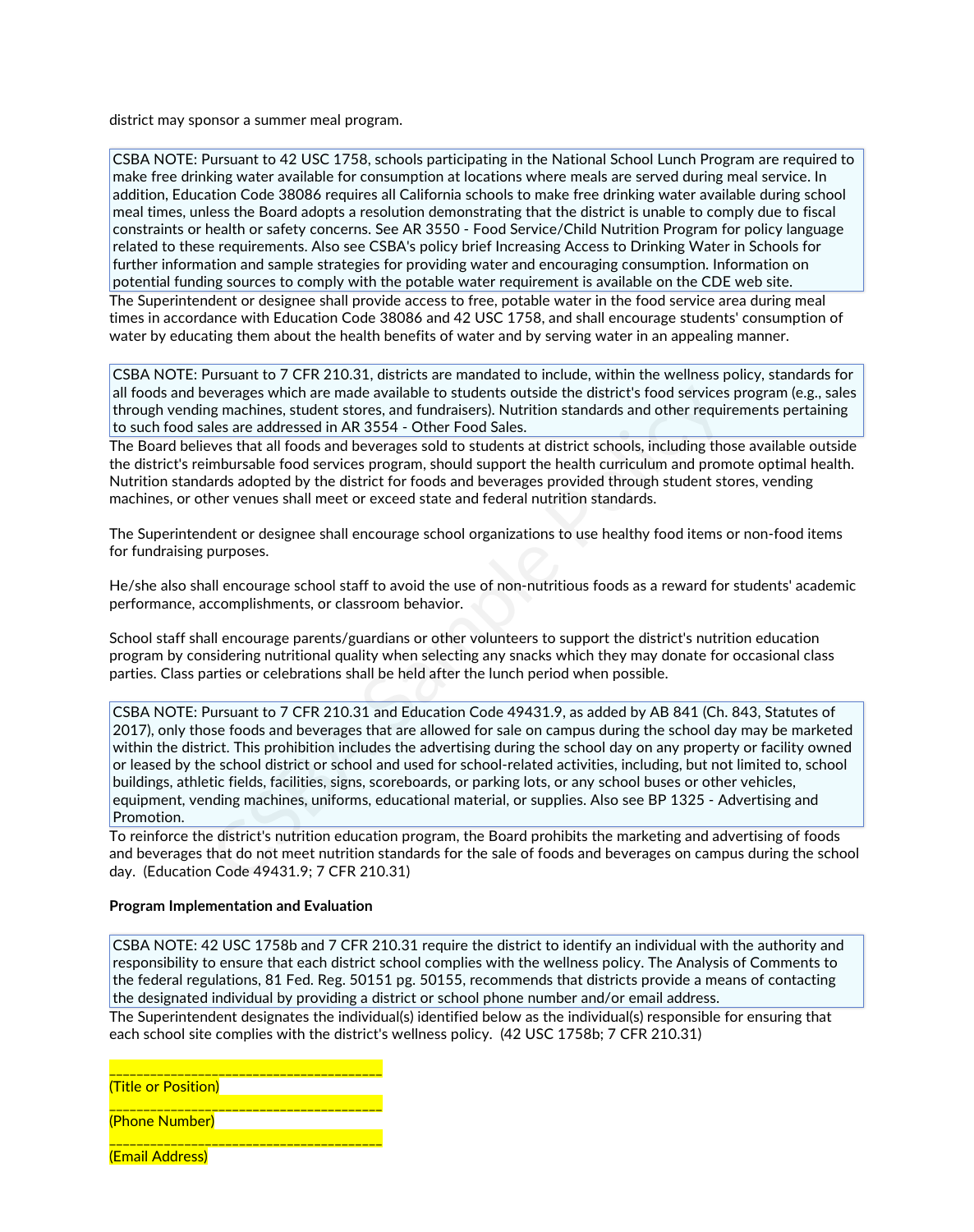CSBA NOTE: 42 USC 1758b and 7 CFR 210.31 require an assessment of the implementation and compliance of the wellness policy, as specified in the paragraph below. At its discretion, the district may revise the following paragraph to reflect a more frequent schedule.

The Superintendent or designee shall assess the implementation and effectiveness of this policy at least once every three years. (42 USC 1758b; 7 CFR 210.31)

CSBA NOTE: 42 USC 1758b requires that the district assessment include a comparison of the district's policy with model wellness policies. See the USDA's web site for model policies and best practices recommended by federal and state agencies and nongovernmental organizations.

The assessment shall include the extent to which district schools are in compliance with this policy, the extent to which this policy compares to model wellness policies available from the U.S. Department of Agriculture, and a description of the progress made in attaining the goals of the wellness policy. (42 USC 1758b)

The Superintendent or designee shall invite feedback on district and school wellness activities from food service personnel, school administrators, the wellness council, parents/guardians, students, teachers, before- and after-<br>school program staff, and/or other appropriate persons.

CSBA NOTE: Items #1-9 below are optional and may be revised to reflect district practice. For further information about the following indicators and a list of other possible indicators, see CSBA's Monitoring for Success: A Guide for Assessing and Strengthening Student Wellness Policies. The guide also describes possible data sources that may be used for each indicator and includes a sample report format. Indicators selected by the district may include a mix of process measures (e.g., level of student participation, number of classes, staffing, and costs) as well as outcome measures that assess the policy's impact on students (e.g., physical fitness test results, Body Mass Index, and food choices). ol administrators, the wellness council, parents/guardians, students, teachers, be<br>staff, and/or other appropriate persons.<br>Etems #1-9 below are optional and may be revised to reflect district practice. For twing indicator

The Board and the Superintendent or designee shall establish indicators that will be used to measure the implementation and effectiveness of the district activities related to student wellness. Such indicators may include, but are not limited to:

- 1. Descriptions of the district's nutrition education, physical education, and health education curricula and the extent to which they align with state academic content standards and legal requirements
- 2. An analysis of the nutritional content of school meals and snacks served in all district programs, based on a sample of menus and production records
- 3. Student participation rates in all school meal and/or snack programs, including the number of students enrolled in the free and reduced-price meals program compared to the number of students eligible for that program
- 4. Extent to which foods and beverages sold on campus outside the food services program, such as through vending machines, student stores, or fundraisers, comply with nutrition standards
- 5. Extent to which other foods and beverages that are available on campus during the school day, such as foods and beverages for classroom parties, school celebrations, and rewards/incentives, comply with nutrition standards
- 6. Results of the state's physical fitness test at applicable grade levels
- 7. Number of minutes of physical education offered at each grade span, and the estimated percentage of class time spent in moderate to vigorous physical activity
- 8. A description of district efforts to provide additional opportunities for physical activity outside of the physical education program
- 9. A description of other districtwide or school-based wellness activities offered, including the number of sites and/or students participating, as appropriate

As feasible, the assessment report may include a comparison of results across multiple years, a comparison of district data with county, statewide, or national data, and/or a comparison of wellness data with other student outcomes such as academic indicators or student discipline rates.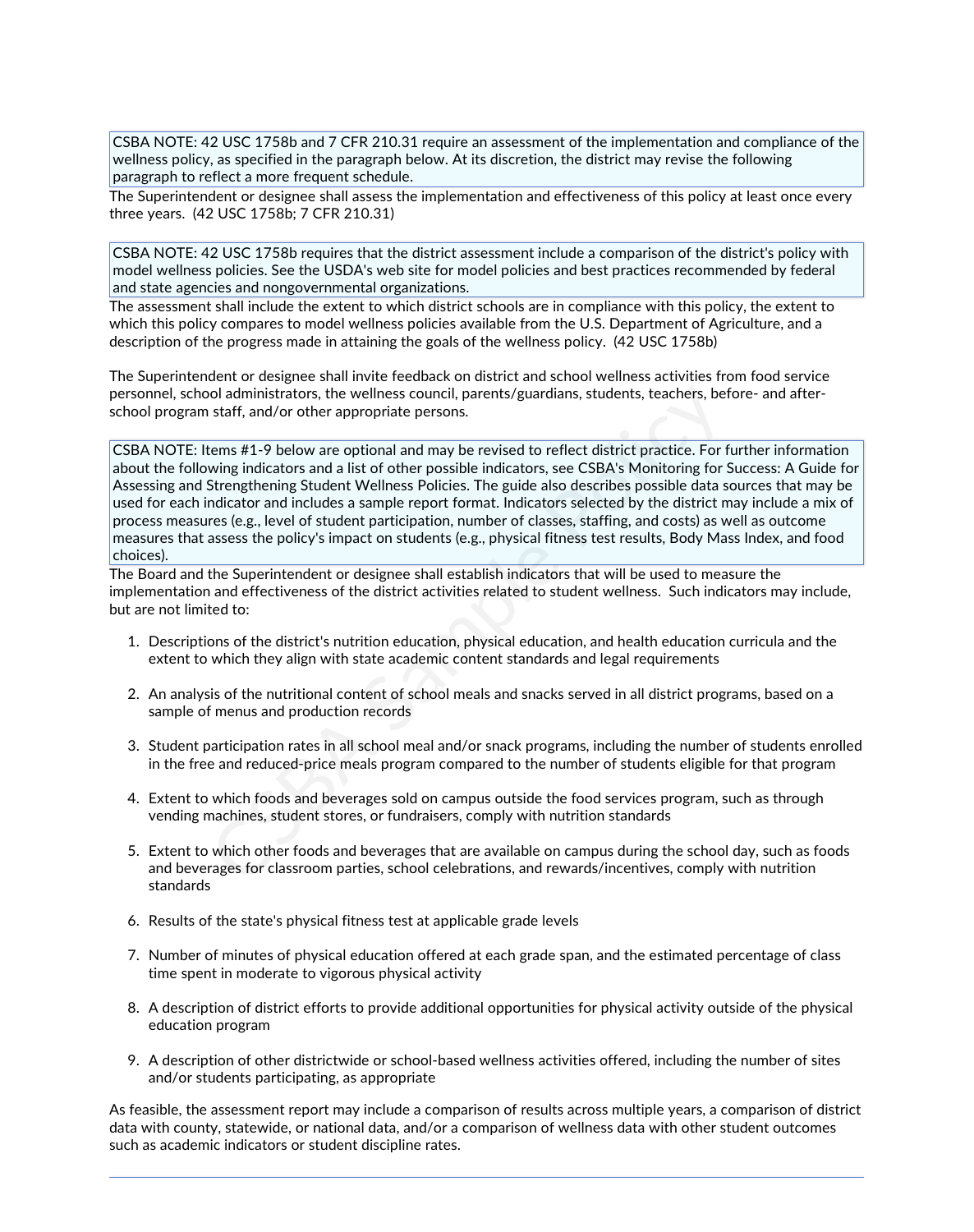CSBA NOTE: In addition to the district self-assessment described above, 7 CFR 210. 18, as amended by 81 Fed.<br>Reg. 50151, requires that the CDE conduct administrative reviews of all districts at least once every three years ensure that districts are complying with their wellness policy. See section "Records" below for information about records that may be required for this assessment. The USDA's Food and Nutrition Service may grant a one-year extension to the CDE's three-year review cycle if needed for efficient state management of the program. In addition, the Superintendent or designee shall prepare and maintain the proper documentation and records needed for the administrative review of the district's wellness policy conducted by the California Department of Education (CDE) every three years.

The assessment results of both the district and state evaluations shall be submitted to the Board for the purposes of evaluating policy and practice, recognizing accomplishments, and making policy adjustments as needed to focus district resources and efforts on actions that are most likely to make a positive impact on student health and achievement.

### **Notifications**

CSBA NOTE: Pursuant to Education Code 49432, 42 USC 1758b, and 7 CFR 210.31, the district is required to inform the public of the content and implementation of the wellness policy and the district's progress towards meeting the goals of the policy, as described below.

The Superintendent or designee shall inform the public about the content and implementation of the district's wellness policy and shall make the policy, and any updates to the policy, available the public on an annual basis.<br>He/she shall also inform the public of the district's progress towards meeting the goals of the wellness po including the availability of the triennial district assessment. (Education Code 49432; 42 USC 1758b; 7 CFR 210.31)

### CSBA NOTE: The following optional paragraph may be revised to reflect district practice.

The Superintendent or designee shall distribute this information through the most effective methods of communication, including district or school newsletters, handouts, parent/guardian meetings, district and school web sites, and other communications. Outreach to parents/guardians shall emphasize the relationship between student health and wellness and academic performance.

CSBA NOTE: As amended by SB 1169 (Ch. 280, Statutes of 2016), Education Code 49432 no longer requires schools to post the district's policies and regulations on nutrition and physical activity in public view within all school cafeterias or other central eating areas. Education Code 49432 continues to authorize, but does not require, schools to post a summary of nutrition and physical activity laws and regulations. The following paragraph is optional. Pursuant to Education Code 49432, 42 USC 1758b, and 7 CFR 210.31, the distriction (in the content and implementation of the wellness policy and the district's present and implementation of the yolicy, as described below.<br>H

Each school may post a summary of nutrition and physical activity laws and regulations prepared by the CDE.

### **Records**

CSBA NOTE: 7 CFR 210.31, as added by 81 Fed. Reg. 50151, requires the district to retain records to document compliance with the federal regulation. The following paragraph outlines the records that, at a minimum, must be retained by the district.

The Superintendent or designee shall retain records that document compliance with 7 CFR 210.31, including, but not limited to, the written student wellness policy, documentation of the triennial assessment of the wellness policy for each school site, and documentation demonstrating compliance with the community involvement requirements, including requirements to make the policy and assessment results available to the public. (7 CFR 210.31)

Policy Reference Disclaimer:These references are not intended to be part of the policy itself, nor do they indicate the basis or authority for the board to enact this policy. Instead, they are provided as additional resources for those interested in the subject matter of the policy.

| <b>State References</b> | <b>Description</b>                          |
|-------------------------|---------------------------------------------|
| 5 CCR 15500-15501       | Food sales by student organizations         |
| 5 CCR 15510             | Mandatory meals for needy students          |
| 5 CCR 15530-15535       | Nutrition education                         |
| 5 CCR 15550-15565       | School lunch and breakfast programs         |
| Ed. Code 33350-33354    | CDE responsibilities re: physical education |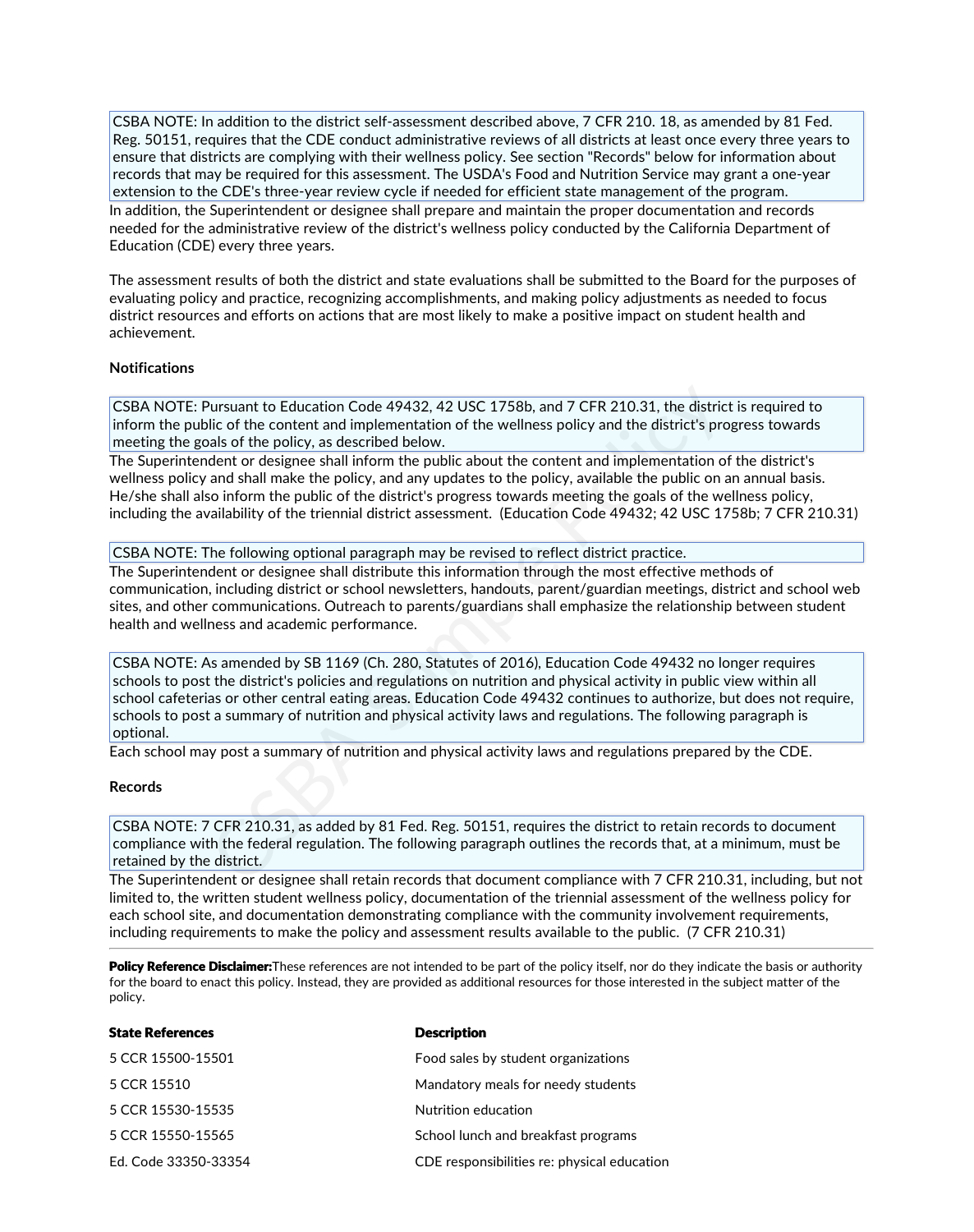Ed. Code 38086 Free fresh drinking water Ed. Code 49430-49434 Nutrition standards Ed. Code 49500-49505 School meals Ed. Code 49530-49536 Child Nutrition Act Ed. Code 49540-49546 Child care food program Ed. Code 49550-49562 Meals for needy students Ed. Code 49570 National School Lunch Act Ed. Code 51210 **Areas of study** Ed. Code 51210.4 Nutrition education Ed. Code 51222 **Physical education** Ed. Code 51795-51798 School instructional gardens

### Federal References and a control of the Description

 USC 1758b Local wellness policy USC 1771-1793 Child nutrition CFR 210.31 Wellness policy CFR 220.1-220.22 National School Breakfast Program

#### Management Resources References Description

# California Department of Education Publication<br>January 2015 California Project Lean Publication Center for Collaborative Solutions

Centers for Disease Control&Prevention Publication

CSBA Publication

Ed. Code 49490-49494 School breakfast and lunch programs Ed. Code 49510-49520 Duffy-Moscone Family Nutrition Education and Services Act of 1970 Ed. Code 49547-49548.3 Comprehensive nutrition services Ed. Code 49565-49565.8 California Fresh Start pilot program Ed. Code 51210.1-51210.2 Physical education, grades 1-6 Ed. Code 51220 Areas of study, grades 7 to 12 Ed. Code 51223 Physical education, elementary schools Ed. Code 51880-51921 Comprehensive health education Francisco Controllering Areas of study<br>
Areas of study<br>
Areas of study<br>
Areas of study, grades 7 to 12<br>
Physical education<br>
Areas of study, grades 7 to 12<br>
Physical education<br>
Physical education<br>
For School instructional g

 USC 1751-1769j National School Lunch Program USC 1773 School Breakfast Program USC 1779 Rules and regulations, Child Nutrition Act CFR 210.1-210.33 National School Lunch Program

01-05 Guidelines for Piloting Textbooks and Instructional Materials, rev.

Policy in Action: A Guide to Implementing Your Local School Wellness Policy, October 2006

Changing Lives, Saving Lives: A Step-by-Step Guide to Developing Exemplary Practices in Healthy Eating, Physical Activity and Food Security, Jan 2015

Acute Concussion Evaluation (ACE) Care Plan, 2006

Court Decision A.M. v. Albertsons, LLC, (2009) Cal.App.4th 455

A Governance Perspective: Interviews with School Board Members from the Nine Linked Learning Initiative School Districts, March 2014

Federal Register 70 Fed. Reg. 29727 Constitution Day and Citizenship Day (2005)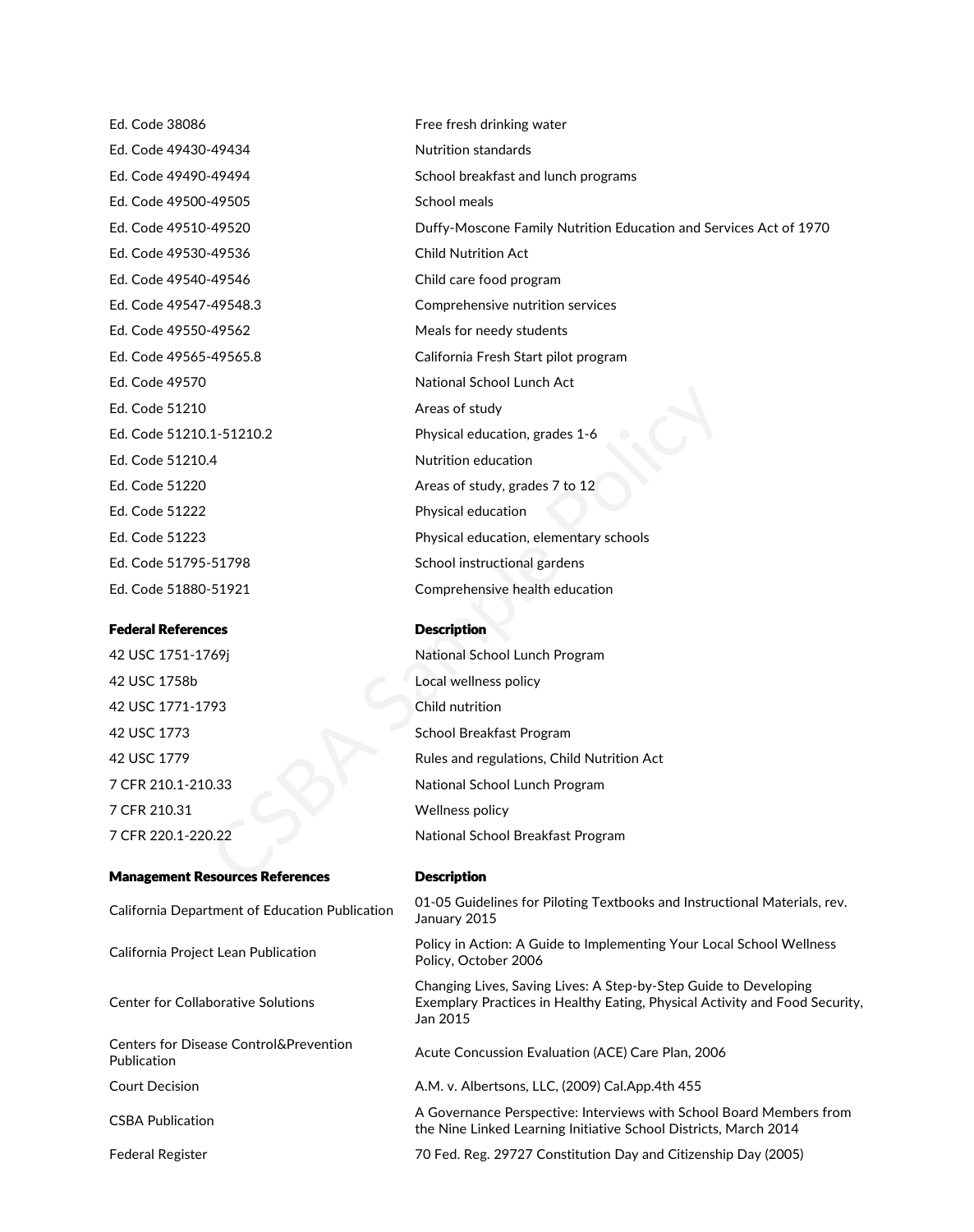|                                            | National Assoc of State Boards of Education Pub Fit, Healthy and Ready to Learn, rev. 2012                                           |
|--------------------------------------------|--------------------------------------------------------------------------------------------------------------------------------------|
| U.S. Department of Agriculture Publication | Accommodating Children with Special Dietary Needs in the School Nutrition<br>Programs: Guidance for School Food Service Staff, 2001  |
| Website                                    | AASA The School Superintendents Association -<br>https://simbli.eboardsolutions.com/SU/MOaF8AO8cslshSlfGc13QQoEQ==                   |
| <b>Cross References</b>                    | <b>Description</b>                                                                                                                   |
| 0200                                       | <b>Goals For The School District -</b><br>https://simbli.eboardsolutions.com/SU/pXGcAV8yiQAz7ES7Po6dQw==                             |
| 0460                                       | Local Control And Accountability Plan -<br>https://simbli.eboardsolutions.com/SU/slshfDWk9wfAe10YSECslshj9O2g==                      |
| 0460                                       | Local Control And Accountability Plan -<br>https://simbli.eboardsolutions.com/SU/PEslshgQJE4jtXRE8Smvl1dzw==                         |
| 1220                                       | Citizen Advisory Committees -<br>https://simbli.eboardsolutions.com/SU/0WSjTLZKDbFqsvGfGFOH0w==                                      |
| 1220                                       | Citizen Advisory Committees -<br>https://simbli.eboardsolutions.com/SU/juOYEk7plusIYSlefUmpNc65w==                                   |
| 1230                                       | School-Connected Organizations -<br>https://simbli.eboardsolutions.com/SU/V2IQRzqcfOqK1IHWHf6XIw==                                   |
| 1230                                       | School-Connected Organizations -<br>https://simbli.eboardsolutions.com/SU/BJtllWKkU5E1zH1slshwRuQ0A==                                |
| 1260                                       | <b>Educational Foundation -</b><br>https://simbli.eboardsolutions.com/SU/aE7HDgkqBIC2Yslsh3N8V4OFA==                                 |
| 1325                                       | Advertising And Promotion -<br>https://simbli.eboardsolutions.com/SU/ILqe0U4a9YnwClaMkPWVUg==                                        |
| 1330.1                                     | Joint Use Agreements -<br>https://simbli.eboardsolutions.com/SU/bmOGV9SSCzbBPZB9CYO5sw==                                             |
| 1400                                       | Relations Between Other Governmental Agencies And The Schools -<br>https://simbli.eboardsolutions.com/SU/2slshOddASNpRgaSFRbxqwJpQ== |
| 1700                                       | Relations Between Private Industry And The Schools -<br>https://simbli.eboardsolutions.com/SU/hwBikl8KIgpB1ULvO9d32A==               |
| 3000                                       | <b>Concepts And Roles -</b><br>https://simbli.eboardsolutions.com/SU/f0mslshlv9lr5HtGcDplusJAZnoA==                                  |
| 3290                                       | Gifts, Grants And Bequests -<br>https://simbli.eboardsolutions.com/SU/gM2mSlbbdy7sE9jJELMVAw==                                       |
| 3312                                       | Contracts - https://simbli.eboardsolutions.com/SU/Xrjuibfnt9vHXHRbfd2oWA==                                                           |
| 3452                                       | <b>Student Activity Funds -</b><br>https://simbli.eboardsolutions.com/SU/viplusdo0TplusQHXGslshBIS7WXVgw==                           |
| 3513.3                                     | Tobacco-Free Schools -<br>https://simbli.eboardsolutions.com/SU/SfFgXhkTaOaxWQUBi30Kzg==                                             |
| 3513.3                                     | Tobacco-Free Schools -<br>https://simbli.eboardsolutions.com/SU/UNNp33JIQq13F4UY0frvcw==                                             |
| 3513.4                                     | Drug And Alcohol Free Schools -<br>https://simbli.eboardsolutions.com/SU/NjNas6YslshVrD5emvU2inQpA==                                 |
| 3550                                       | Food Service/Child Nutrition Program -<br>https://simbli.eboardsolutions.com/SU/xEpGyVq1KFaUAWCcbwbauw==                             |
| 3550                                       | Food Service/Child Nutrition Program -<br>https://simbli.eboardsolutions.com/SU/pD66NjFKTU99Ny01seebGA==                             |
| 3551                                       | Food Service Operations/Cafeteria Fund -<br>https://simbli.eboardsolutions.com/SU/aisVslsh4OOSAbOO07WMl8Wyg==                        |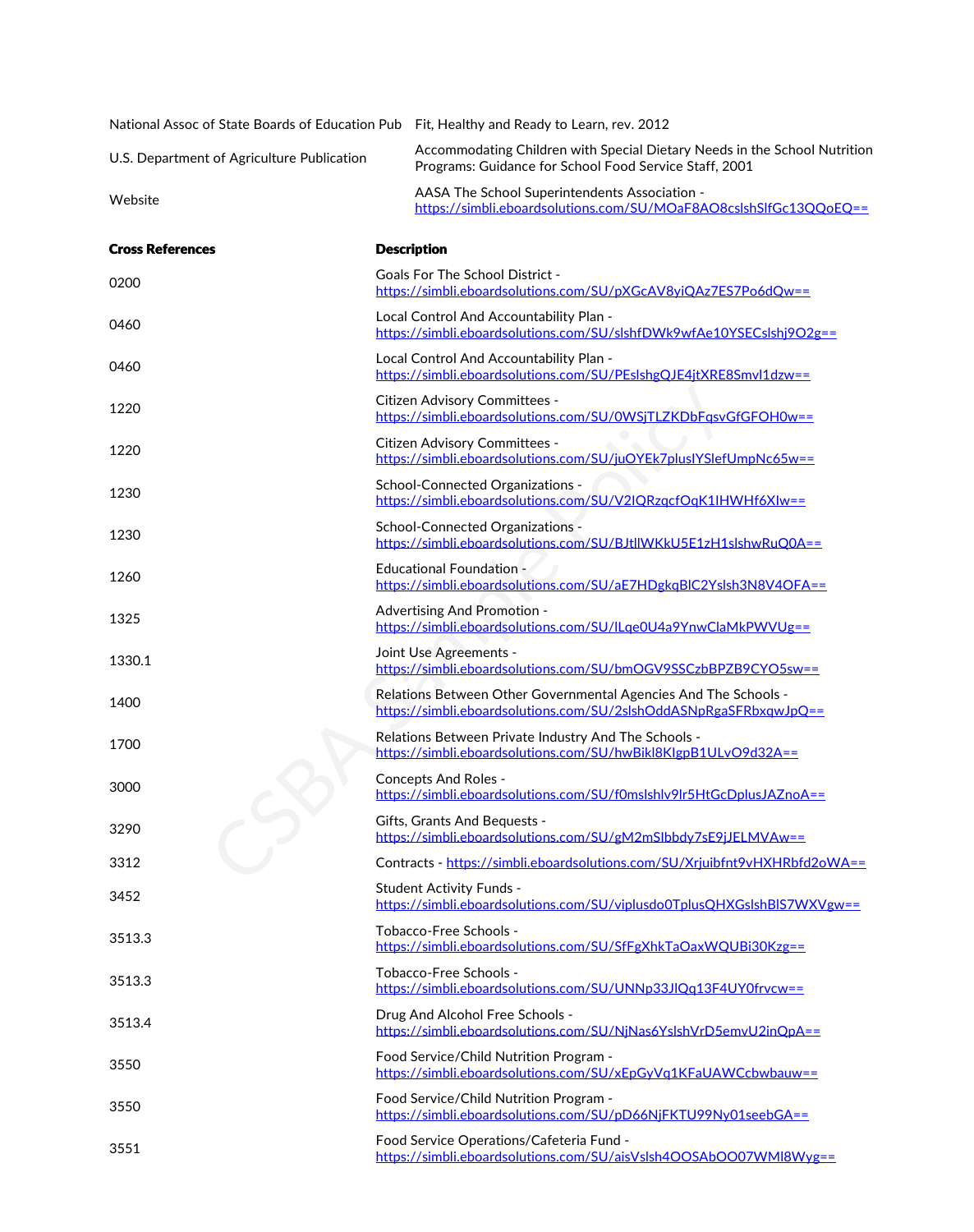| 3551                    | Food Service Operations/Cafeteria Fund -<br>https://simbli.eboardsolutions.com/SU/vw1wzKbKplus6OhDkGTOEFI1A==     |
|-------------------------|-------------------------------------------------------------------------------------------------------------------|
| 3552                    | Summer Meal Program -<br>https://simbli.eboardsolutions.com/SU/Eb9DTv3OAhStfxNzbJPD5A==                           |
| 3552                    | Summer Meal Program -<br>https://simbli.eboardsolutions.com/SU/RV9zackBdrplussNEIZJih3VA==                        |
| 3553                    | Free And Reduced Price Meals -<br>https://simbli.eboardsolutions.com/SU/mOvWjaI1W0RdkyFnOVpluspUA==               |
| 3553                    | Free And Reduced Price Meals -<br>https://simbli.eboardsolutions.com/SU/YbNpqRvc9g4URAABCG8ncQ==                  |
| 3554                    | Other Food Sales -<br>https://simbli.eboardsolutions.com/SU/5Pslshyr94U8O7AqOy7k6r40Q==                           |
| 3554                    | Other Food Sales -<br>https://simbli.eboardsolutions.com/SU/U2HZmL6jrKEINP3BRU2jGw==                              |
| 3555                    | Nutrition Program Compliance -<br>https://simbli.eboardsolutions.com/SU/lzac5ETxGRqSFslsholFrJdqA==               |
| $3555 - E(1)$           | Nutrition Program Compliance -<br>https://simbli.eboardsolutions.com/SU/L7Hi9slshFHUdmLPBS20kmx1Q==               |
| 4131                    | <b>Staff Development -</b><br>https://simbli.eboardsolutions.com/SU/mplusfJtQCJn0ArH43NKz32QQ==                   |
| 4231                    | Staff Development -<br>https://simbli.eboardsolutions.com/SU/YX9IZdvUEZNtp9AuLVbcSw==                             |
| 5113.1                  | Chronic Absence And Truancy -<br>https://simbli.eboardsolutions.com/SU/tzmVJAfkUOOsP2UDsrUIPA==                   |
| 5113.1                  | Chronic Absence And Truancy -<br>https://simbli.eboardsolutions.com/SU/j8uFtXcXDX6cQgYzsHk67g==                   |
| 5113.12                 | District School Attendance Review Board -<br>https://simbli.eboardsolutions.com/SU/ese7Lplus5TELXCZ8xF0fplusCQA== |
| 5113.12                 | District School Attendance Review Board -<br>https://simbli.eboardsolutions.com/SU/TDg0OBetEmg5slshaDOxFMAPQ==    |
| 5131.2                  | Bullying -<br>https://simbli.eboardsolutions.com/SU/tDboClNOvOslshQiptfXslshzJmA==                                |
| 5131.2                  | Bullying - https://simbli.eboardsolutions.com/SU/f2cYyaJzLvsvMmt1BZQC0Q==                                         |
| $\rightarrow$<br>5131.6 | Alcohol And Other Drugs -<br>https://simbli.eboardsolutions.com/SU/ehwaVjHFsKfboxMDjfETjQ==                       |
| 5131.6                  | Alcohol And Other Drugs -<br>https://simbli.eboardsolutions.com/SU/xzplusi2SplusKSeQu0AFVCplusJC5g==              |
| 5131.61                 | Drug Testing -<br>https://simbli.eboardsolutions.com/SU/ARCWn46hjEQmqQslsh9xdl71g==                               |
| 5131.62                 | Tobacco -<br>https://simbli.eboardsolutions.com/SU/2vF029vq0Uv5YBeMplusFEpsA==                                    |
| 5131.62                 | Tobacco - https://simbli.eboardsolutions.com/SU/LJ5eEslshit6MN64f1uKjlwgw==                                       |
| 5131.63                 | Steroids -<br>https://simbli.eboardsolutions.com/SU/zF0yQ3OHOpluswqlef3dD8wYg==                                   |
| 5131.63                 | Steroids - https://simbli.eboardsolutions.com/SU/TUcs37QLzgrnBsHJOfT9lg==                                         |
| 5137                    | Positive School Climate -<br>https://simbli.eboardsolutions.com/SU/jRjgplusopnUd0uMgyHO1dvGw==                    |
| 5141                    | Health Care And Emergencies -<br>https://simbli.eboardsolutions.com/SU/jBuNCsiUislsh2HEvakqQPHvA==                |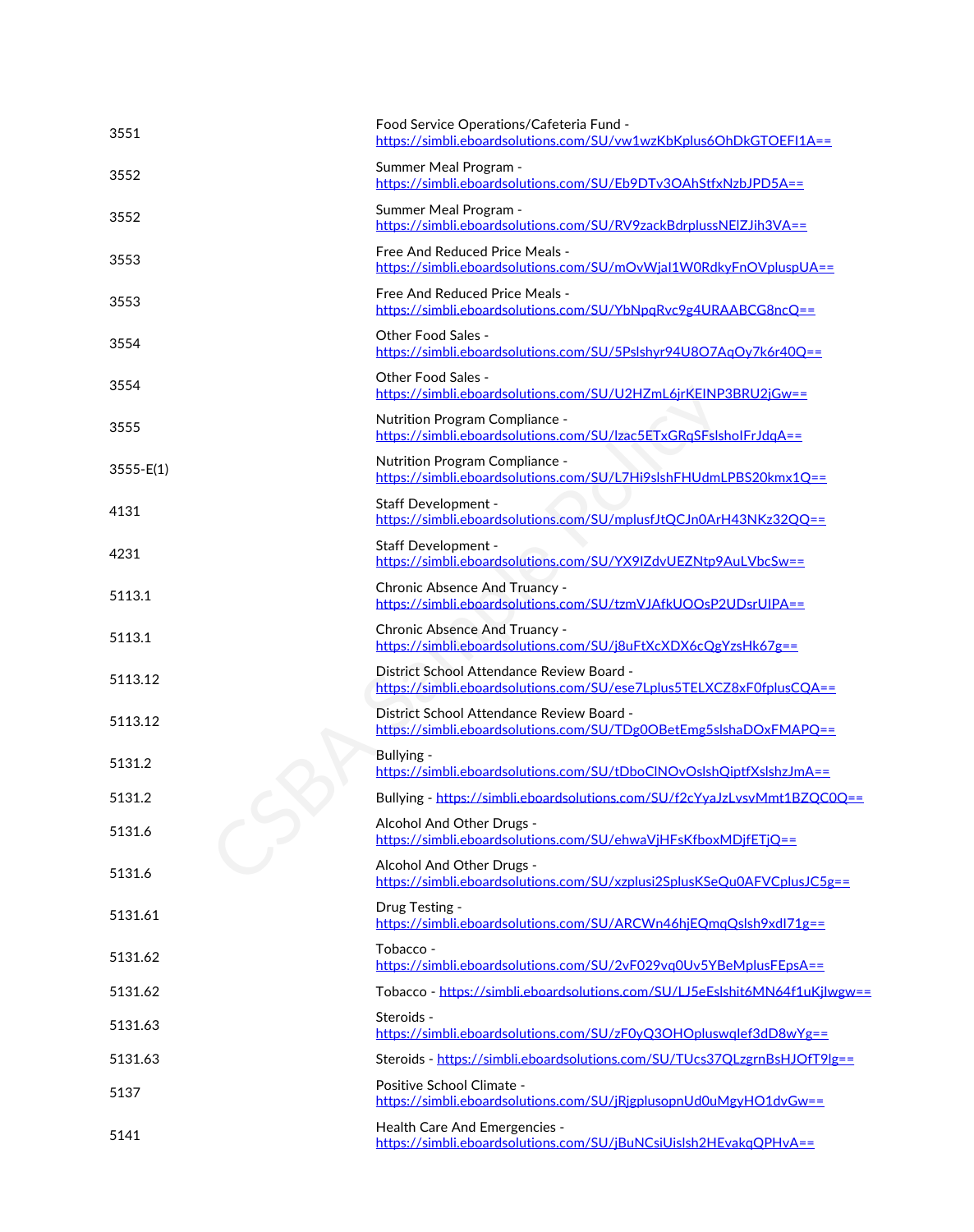| 5141            | Health Care And Emergencies -<br>https://simbli.eboardsolutions.com/SU/3kRQYo1qgPRDQdnVRVeBlw==             |
|-----------------|-------------------------------------------------------------------------------------------------------------|
| 5141.22         | Infectious Diseases -<br>https://simbli.eboardsolutions.com/SU/Ai0xgYkyJszdslshJU44m1KtQ==                  |
| 5141.22         | Infectious Diseases -<br>https://simbli.eboardsolutions.com/SU/qtbslsha4seX9VQt9pLslkq9A==                  |
| 5141.23         | Asthma Management -<br>https://simbli.eboardsolutions.com/SU/nmhQPDINxLZZnPbhPuKX3A==                       |
| 5141.23         | Asthma Management -<br>https://simbli.eboardsolutions.com/SU/lY1ORbajcZU1g413QROWkA==                       |
| 5141.27         | Food Allergies/Special Dietary Needs -<br>https://simbli.eboardsolutions.com/SU/Vt1ujFXuzj9YZCIMH8u0Dw==    |
| 5141.27         | Food Allergies/Special Dietary Needs -<br>https://simbli.eboardsolutions.com/SU/YxlplusX993qMgY4CvyH6ukUg== |
| 5141.3          | <b>Health Examinations -</b><br>https://simbli.eboardsolutions.com/SU/Xv9kl7q4xkrgB9PI6g5FDg==              |
| 5141.3          | <b>Health Examinations -</b><br>https://simbli.eboardsolutions.com/SU/hPTWuOZnrceln9trVDaMrg==              |
| 5141.31         | Immunizations -<br>https://simbli.eboardsolutions.com/SU/XmLzDfSw7GwNslshR9qpluslyK8Q==                     |
| 5141.31         | Immunizations -<br>https://simbli.eboardsolutions.com/SU/y0TyDdKGXiBBuOzn9JHwYw==                           |
| 5141.32         | Health Screening For School Entry -<br>https://simbli.eboardsolutions.com/SU/3vi1YpnFW8anZE54wbDnQQ==       |
| 5142.2          | Safe Routes To School Program -<br>https://simbli.eboardsolutions.com/SU/X2PHvVMMJn6Q9OHYC2kslshjg==        |
| 5142.2          | Safe Routes To School Program -<br>https://simbli.eboardsolutions.com/SU/LVM4ExDBJAWGr36I4oLgQA==           |
| 5144            | Discipline - https://simbli.eboardsolutions.com/SU/NeIGsSBfK38zfyEdNCJZQg==                                 |
| 5144            | Discipline -<br>https://simbli.eboardsolutions.com/SU/8MDWGUMN3YISslshWRlad7akA==                           |
| 5145.3          | Nondiscrimination/Harassment -<br>https://simbli.eboardsolutions.com/SU/3RLPKjNPsN7ZGURJ4LNGYw ==           |
| 5145.3          | Nondiscrimination/Harassment -<br>https://simbli.eboardsolutions.com/SU/CUCON6Qd8nkjOdljoQgkAQ==            |
| 5145.6          | <b>Parental Notifications -</b><br>https://simbli.eboardsolutions.com/SU/4cHxLdg4slshoGlsnHthCslshbfQ==     |
| $5145.6 - E(1)$ | <b>Parental Notifications -</b><br>https://simbli.eboardsolutions.com/SU/1jjU8DgBkLxH11wb8eJDWw==           |
| 5146            | Married/Pregnant/Parenting Students -<br>https://simbli.eboardsolutions.com/SU/ZsZwJAXCs9U07wvqBsZBPQ==     |
| 5147            | <b>Dropout Prevention -</b><br>https://simbli.eboardsolutions.com/SU/5slshlocUoqkPMIZKaslshvuNZPg==         |
| 5148            | Child Care And Development -<br>https://simbli.eboardsolutions.com/SU/FVFRXRWBWhWKEQXSypslshgWA==           |
| 5148            | Child Care And Development -<br>https://simbli.eboardsolutions.com/SU/cAY5xhOugslshYvLWdu8XZbKg==           |
| 5148.2          | Before/After School Programs -<br>https://simbli.eboardsolutions.com/SU/iZyTOc44P3VGEwFIO6qfNA==            |